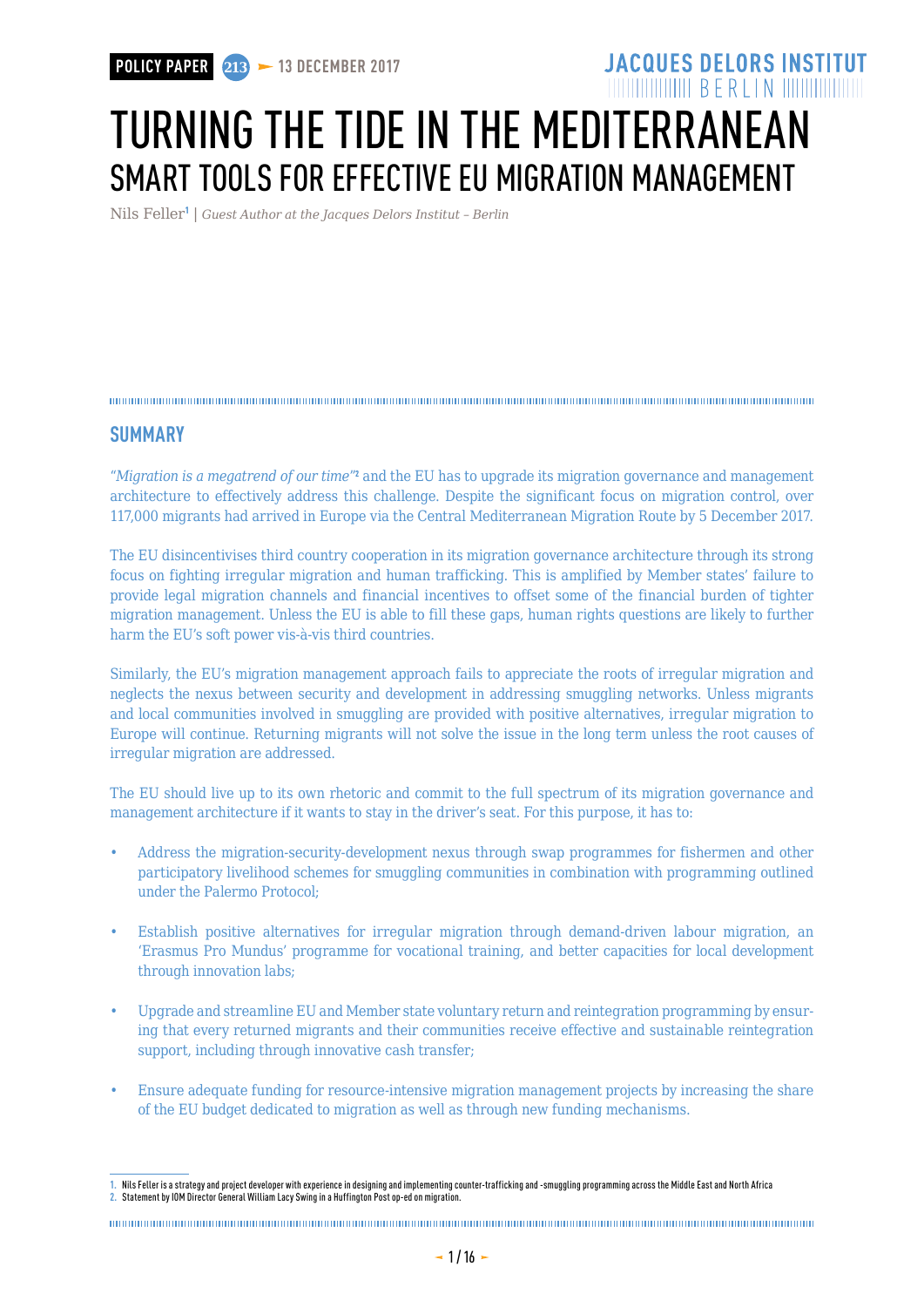# **TABLE OF CONTENTS**

| <b>INTRODUCTION</b>                                                     |    |
|-------------------------------------------------------------------------|----|
| 1. The EU's migration governance architecture: three central challenges | 3  |
| 1.1. Overemphasis on the fight against irregular migration              | 4  |
| 1.2. The unfulfilled promise of legal migration avenues                 | 5  |
| 1.3. Financial incentives $-$ a drop in the ocean                       | 6  |
| 1.4. Adverse effects on human rights                                    | 8  |
| 2. Operational challenges to comprehensive EU migration management      | 9  |
| 2.1. Misunderstanding the migration-security nexus                      | 9  |
| 2.2. An imbalanced approach to the development-security nexus           | 10 |
| 2.3. Unused opportunities: Voluntary return and reintegration           | 11 |
| 3. Three elements for more holistic EU migration management             | 12 |
| 3.1. Strengthen the migration-security-development nexus                | 12 |
| 3.2. Establish positive alternatives at home & abroad                   | 13 |
| 3.3. Upgrade reintegration programming                                  | 13 |
| 3.4. Ensure adequate funding and support                                | 14 |
| CONCLUSION                                                              | 15 |
| ON THE SAME THEMES                                                      | 16 |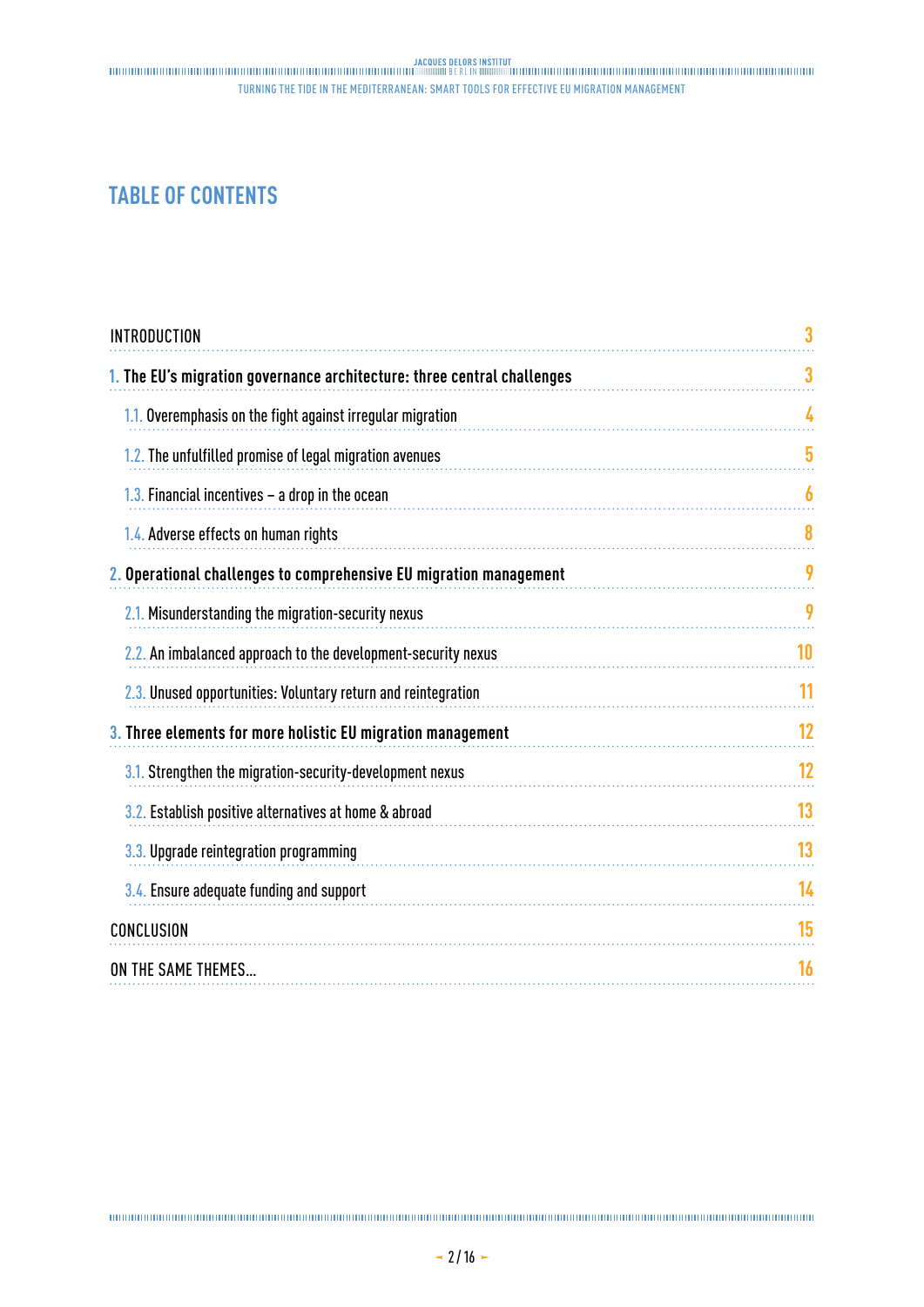Turning the tide in the Mediterranean: smart tools for effective EU migration management

# <span id="page-2-0"></span>**INTRODUCTION**

igration is the uncontested buzzword of present-day European political discourse. Since 2015, the topic M ligration is the uncontested buzzword of present-day European political discourse. Since 2015, the topic<br>has topped the agenda of the European Union (EU) and its Member states and is being perceived as one of the top two challenges by the public<sup>1</sup>. After wielding massive influence on election outcomes across the continent, calls for increased internal security have shifted the mainstream political discourse to the right. For instance, this is likely to have an impact on the May 2018 general elections in Italy, where calls for more European solidarity on migration have been unanswered for a decade.

With the closure of the Balkan Route, the general perception has taken root that the migration crisis is over. While arrivals via Eastern Europe have indeed largely ceased, irregular migrants continue to arrive in large numbers on Southern European shores. From 1 January to 5 December 2017, over 117,000 migrants from Africa, the Middle East, and beyond, entered the European Union irregularly via the Central Mediterranean Migration Route<sup>2</sup>, which crosses Egypt and Libya for transit towards Italy and Europe. Libya accounts for 90%, and thus the majority, of departures from North Africa, followed by Egypt with over  $7\%$ .

Current arrival figures are impressive even when compared to peak years in 2015 and 2016, but they are consistent with the trend of arrivals via the Central Mediterranean Migration Route over the past decade. Therefore, we are not so much faced with a 'crisis', but rather with an enduring challenge that requires sustainable answers going beyond the status quo. With over 3,000 migrants having lost their lives in the Mediterranean this year alone and amid persistent arrivals figures, the EU and third country partners need to find a joint approach to address the complex nature of migratory flows.

The New York Declaration for Refugees and Migration4, adopted in September 2016, has created an unprecedented momentum to strengthen migration governance around the globe. Annex II of the Declaration initiated a process of intergovernmental consultations and negotiations aimed at the adoption of a binding international treaty – a global compact on migration and refugees. In anticipation of the negotiations on the global compacts in Spring 2018 and amid continuous massive flows of migrants, the EU and its Member states should re-evaluate the external dimension of their migration policy.

The following analysis will assess the EU's policy responses directed towards improving the management of migration via the Central Mediterranean Migration Route. Libya and Egypt, as the main transit gateways, will be used as key reference points to assess the impact of EU migration policies and operational responses. The first part concentrates on the EU's external migration architecture and demonstrates that the focus on the fight against irregular migration and human trafficking has created three persistent challenges. The second part turns to the EU's operational challenges in the fight against smuggling networks. Subsequently, three key policy recommendations are outlined with a view to strengthening the effectiveness of EU migration governance and management.

# 1. The EU's migration governance architecture: three central challenges

During the High Level Conference on Migration Management in June 2017, Federica Mogherini attested that "*migration is a global phenomenon that requires coordinated external action by the European Union*"<sup>5</sup> . The phenomenon she described is far from new. Mixed migratory flows crossing the Central Mediterranean Migration Route towards Europe have been part of the European migration profile for the past few decades. The EU has responded by constructing a complex migration governance architecture. Its centrepiece is the 2005 Global

**<sup>1.</sup>** European Commission, "Eurobarometer Interactive: 'The two most important issues facing the EU at the moment'", retrieved on 17 November 2017.

**<sup>2.</sup>** IOM, "[Mediterranean Update 5 December 2017](https://missingmigrants.iom.int/mediterranean-update-5-december-2017)".

**<sup>3.</sup>** Council of the European Union, "Migration on the Central Mediterranean route: managing flows, saving lives", Brussels, 27 January 2017

**<sup>4.</sup>** United Nations, "New York Declaration for Refugees and Migration", Resolution 71/1, adopted by the General Assembly on 19 September 2016.

**<sup>5.</sup>** European Council, [Extracts from the opening speech](https://tvnewsroom.consilium.europa.eu/permalink/96912) by Federica Mogherini, EU High Representative for Foreign Affairs and Security Policy, at the High level conference on Migration management", 21 June 2017.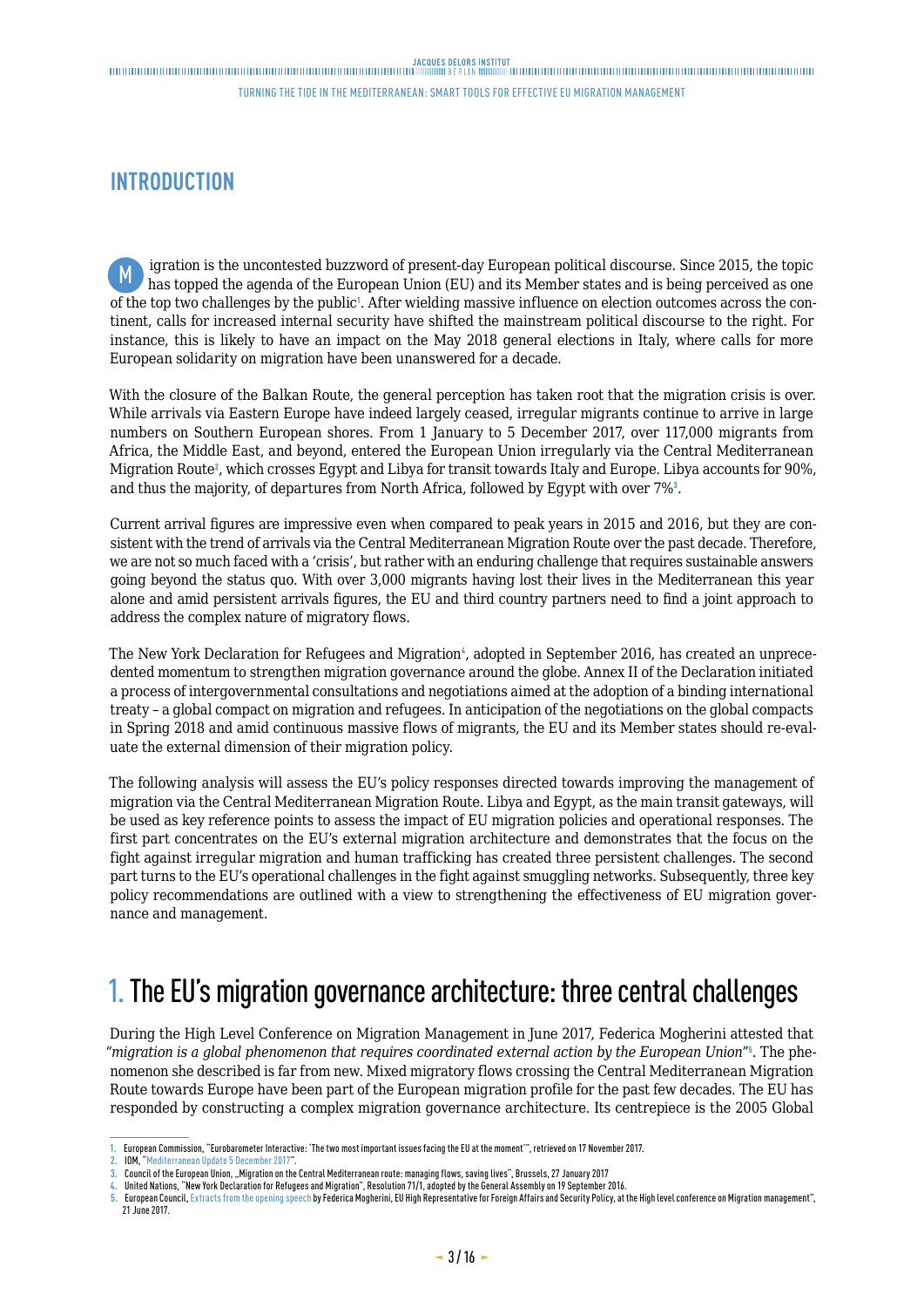<span id="page-3-0"></span>Approach to Migration and Mobility (GAMM), which aims "*to address all relevant aspects of migration in a balanced and comprehensive way, in partnership with non-EU countries*"<sup>6</sup> . The GAMM builds on four pillars that cut across various EU policy areas: (1) legal migration; (2) irregular migration & human trafficking; (3) migration for development; and (4) protection<sup>7</sup>.





The GAMM has been criticised on several accounts. It has been rather ineffective in managing migratory flows into the EU, despite them being smaller in scale for most of its existence<sup>®</sup>. Policymakers were able to disregard the GAMM's flaws until 2015, when high numbers of irregular arrivals and large-scale tragedies in the Mediterranean suddenly induced the EU to rethink migration, both with regard to Schengen and to the GAMM. Starting with the Special European Council meeting on 23 April 2015, EU migration management entered crisis mode and migration was prioritised across key policy areas.

What were the effects of this crisis response mode on the modus operandi and effectiveness of the EU's external migration governance? Further on, we will show how the EU's crisis mode affected two of the GAMM's key external migration governance instruments: interregional policy dialogues and partnerships with key transit countries along the Central Mediterranean Migration Route, with a special focus on Libya and Egypt.

# **1.1. Overemphasis on the fight against irregular migration**

The EU crisis response mode has overemphasised the fight against irregular migration and trafficking under interregional dialogues and bilateral partnerships.

The main dialogue framework for the Central Mediterranean Migration Route, complementing the Rabat Process, is the *EU-Horn of Africa Migration Route Initiative (Khartoum Process)*, established under the Italian Presidency of the European Council on 28 November 2014. From the beginning, the Khartoum Process was characterised by the prioritisation of the fight against irregular migration, which was the focus of six of the ten action points of its founding declaration. Prevention, root causes, return and reception remain subordinated<sup>9</sup>.

Source: Government of Italy

**<sup>6.</sup>** European Commission, "Communication on the Global Approach to Migration and Mobility", 2005

**<sup>7.</sup>** European Commission, "[Global Approach to Migration and Mobility](https://ec.europa.eu/home-affairs/what-we-do/policies/international-affairs/global-approach-to-migration_en)", retrieved on 8 November 2017

**<sup>8.</sup>** Koenig, Nicole, "The EU's external migration policy: towards win-win-win partnerships", Jacques Delors Institut, No. 190, 6 April 2017.

**<sup>9.</sup>** Stern, Maximilian, "The Khartoum Process: Critical Assessment and Policy Recommendations", IAI Working Papers 15, 49, December 2015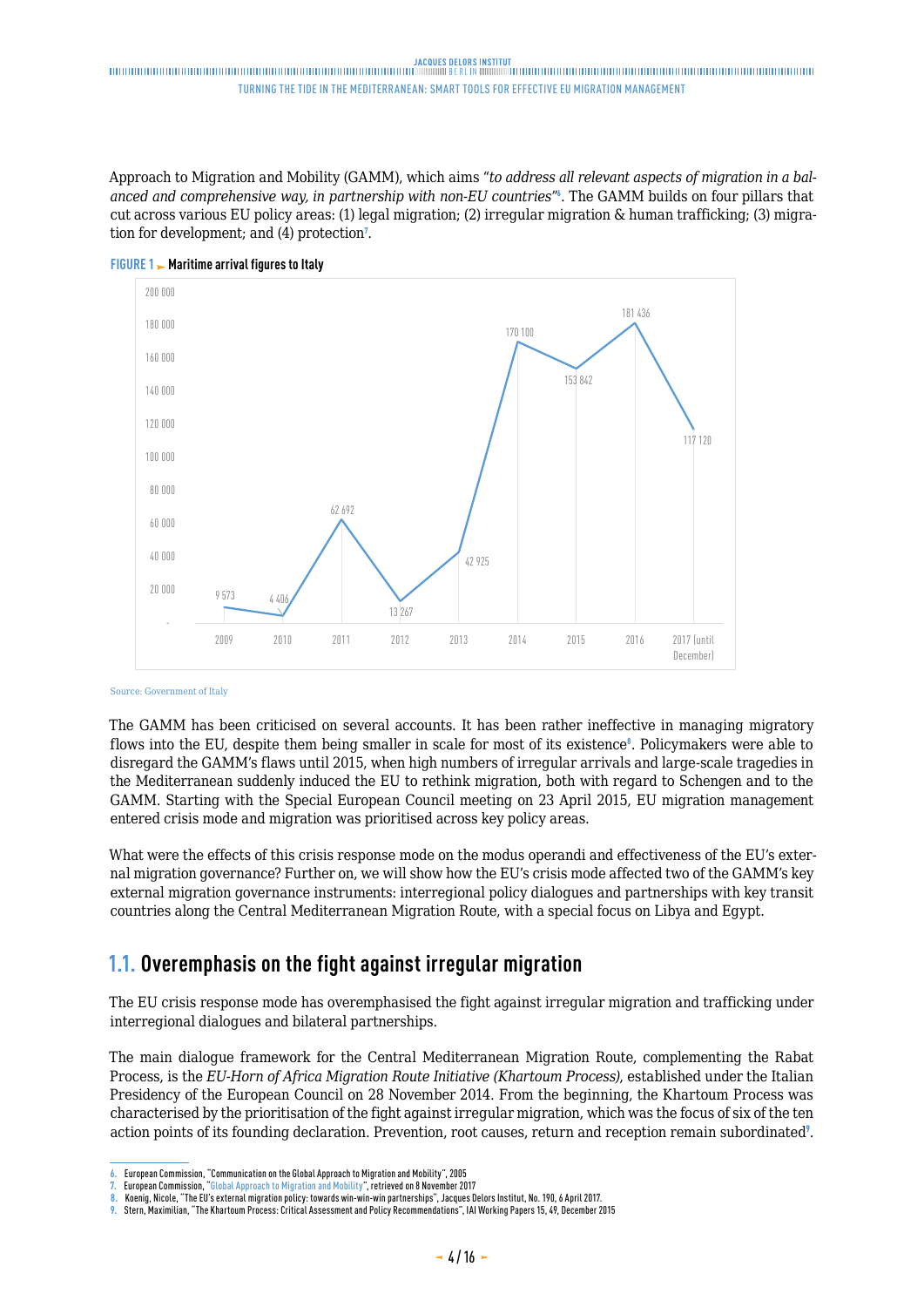#### Turning the tide in the Mediterranean: smart tools for effective EU migration management

<span id="page-4-0"></span>The EU's emergency response mode fully kicked in at the first Steering Committee meeting of the Khartoum Process. The body is tasked with operationalizing the initiative, including through concrete project proposals funded by the EU in third countries. Taking place on the day of the Special European Council meeting of 23 April 2015<sup>10</sup>, discussions focused heavily on the fight against human trafficking and the smuggling of migrants through North Africa towards the Northern Mediterranean. This shifted the burden of managing mixed migratory flows towards transit countries by emphasizing their responsibility to better prevent the movement of people across the Mediterranean.

The EU's bilateral relations are equally marked by a significant emphasis on the fight against irregular migration. In response to the mass arrival of migrants on European shores, the Commission announced the Migration Partnership Framework in June 2016. The framework was designed to enable 'tailor-made' bilateral partnerships on migration<sup>11</sup>. Although the document calls for balanced partnerships, three central EU objectives are clearly spelled out: reducing the loss of life, increasing returns, and preventing irregular migration.

Modelled on the EU-Turkey migration deal, the Partnership Framework guides the EU's cooperation with Libya, which is currently absent from Khartoum Process negotiations in light of the ongoing governance crisis. On 3 February 2017, the European Council adopted the Malta Declaration, which endorsed the EU Commission Communication of January 2017 as well as the Italian Memorandum of Understanding<sup>12</sup>. The Declaration affirms the EU's support for Italy's bilateral efforts with the Libyan Government of National Accord to curb the flows of irregular migrants across the Mediterranean. Both the Declaration and the Italian Memorandum emphasise the reduction of irregular migration flows through operational support for the Libyan Coast Guard, as well as more surveillance and search and rescue. The protection of irregular migrants is mainly channelled through the voluntary return of migrants as well as support for detention and reception facilities. Only vague references are made to alternative livelihoods for communities involved in the smuggling of migrants<sup>13</sup>.

The EU acknowledges that "*the overall relationship between the EU and [third countries] will be guided in particular by the ability and willingness of the country to cooperate on migration management*".<sup>14</sup> Both the Khartoum Process and bilateral partnerships heavily focus on security cooperation in the fight against irregular migration and human trafficking. Evidence, however, suggests that the incentives for cooperation are insufficient for partners to proactively stem the burden of migration management<sup>15</sup>. This is exemplified by the fact that not a single project from the Khartoum Process could be presented during the Valetta Summit on Migration.

### **1.2. The unfulfilled promise of legal migration avenues**

The underdeveloped nature of legal migration avenues is a key inhibitor for third party cooperation under GAMM instruments<sup>16</sup>. Legal migration is often used interchangeably with 'mobility' in EU policy language but without a clear definition. The bottom line is that legal migration and mobility are mostly linked to Member state visa policy.

Labour migration channels are the most prominent tool and the EU itself provides EU Blue Cards and Scientific Visas for highly skilled workers and researchers respectively. In addition, circular migration for seasonal work or other forms of employment are made possible by Member states and are considered to be an effective tool to address temporary labour shortages while incentivizing legal migration. Member states have been encouraged to facilitate this type of access to the EU through various policy documents, including through the GAMM and the European Pact on Immigration and Asylum of October 2008. This was also reiterated by the Mobility Partnerships Frameworks, which raises the prospect of more legal migration channels if third countries strengthen the overall management of migratory flows<sup>17</sup>. Finally, humanitarian resettlements have been

**<sup>10.</sup>** IOM, "[Khartoum Process meeting agrees concrete action is needed to save lives in the Mediterranean Sea"](https://www.iom.int/news/khartoum-process-meeting-agrees-concrete-action-needed-save-lives-mediterranean-sea ), retrieved on 10 November 2017

**<sup>11.</sup>** European Commission, "Communication on establishing a New Partnership Framework", Brussels, 7 June 2016

**<sup>12.</sup>** European Council, "Malta Declaration by the members of the European Council on the external aspects of migration: addressing the Central Mediterranean route", 3 February 20172 Febran Council, "ain. I will qualify the statement in the text. id not respond again. I will try to tone it down further below

**<sup>13.</sup>** Koenig, Nicole, "The EU's external migration policy: towards win-win-win partnerships", Jacques Delors Institut, No. 190, 6 April 2017.

**<sup>14.</sup>** European Commission, "Communication on establishing a New Partnership Framework", Brussels, 7 June 2016, p.6.

**<sup>15.</sup>** Ibid.

García Andrade, Paula and Martín, Iván, "EU Cooperation with third countries in the field of migration", Study for the European Parliament, LIBE Committee, October 2015.

**<sup>17.</sup>** Weinar, Agnieszka, "Mobility Partnerships – what impact do they have on legal migration and mobility?", Migration Policy Center, 16 November 2017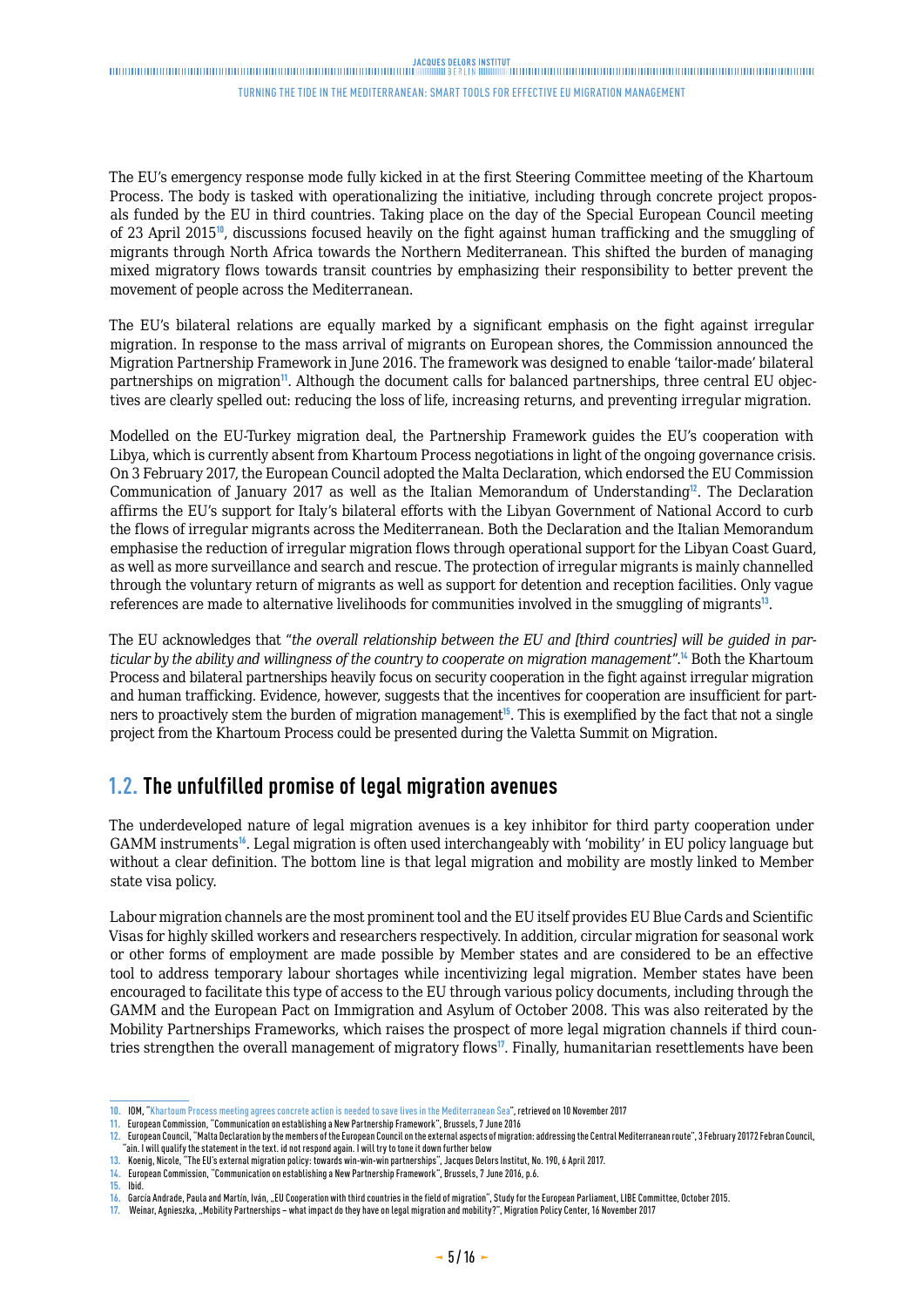### <span id="page-5-0"></span>.<br>Thuninghanga and the manufacture and the contract and the contract and the contract and the contract and the contract and the contract and the contract and the contract and the contract and the contract and the contract Turning the tide in the Mediterranean: smart tools for effective EU migration management

available under the EU scheme since July 2015, which could be further strengthened through the establishment of a permanent EU Resettlement Framework as proposed by the Commission in July 2016<sup>18</sup>.

In the context of interregional dialogues, the EU offers little in terms of legal migration avenues. The founding declaration and subsequent documents of the Khartoum Process do not refer to legal migration channels. The Egyptian Government and other participating third countries have not been shy about highlighting this shortcoming during the relevant negotiations. However, their calls have not been addressed.

Similarly, the Commission Communication from 7 June 2016 refers to legal migration pathways only in vague terms under its migration partnerships, calling upon Member states "to show that legal pathways exist"<sup>19</sup>. No concrete proposals are put forward. Instead, the European Council stresses that "*cooperation on readmis*sion and return will be a key test" for migration partnerships<sup>20</sup>. In addition, the EU lays out a carrot-and-stick approach (i.e. positive and negative incentives) to influence third countries' willingness to cooperate<sup>21</sup>.

However, what does this imply? The emphasis on the number of returns may be a legitimate objective but cannot be a benchmark for third country cooperation. Reportedly, rates of return are low as a result of slow procedures and administrative hurdles inside the EU<sup>22</sup>. In other cases, readmission and return arrangements are controversial due to security concerns and may come at a considerable political cost. This was the case with the EU-Turkey<sup>23</sup> deal, which resulted in the EU's diplomatic power being muted during the oppression of the Turkish opposition in order to uphold the readmission deal.

*B* WITHOUT SERIOUS **IMMIGRATION AVENUES, COUNTRIES WILL HAVE LITTLE INCENTIVE TO COOPERATE. "**

Unless the EU gets serious about more legal migration avenues, countries will have little incentive to cooperate in migration management. Even under the Mobility Partnership Framework, it is questionable whether the creation of legal migration pathways will bear fruit. While third country expectations for increased mobility were evidently high, mobility partnerships rely on Member state contributions to facilitate legal migration. To date, Member states have mainly repackaged existing bilateral migration schemes and failed to provide new avenues for legal migration $24$ . In order to avoid references

to 'immobility partnerships'<sup>25</sup>, the EU needs to leverage commitment from its Members States to make this instrument effective. Considering the EU's previous track record in delivering on mobility incentives, third countries will have little faith in the EU delivering.

The EU's poor record in delivering on legal migration promises also informs third country calculation in the reoccurring debate on the establishment of hotspots in transit countries. As analysed by Marie Walter-Franke, third countries perceive hotspots as potential 'catch basins' for migrants<sup>26</sup>. Egypt has made it very clear to the EU that such hotspots are out of the question. Unless the EU and its Member states take serious steps to increase resettlements and legal migration avenues, third countries will not trust the EU's commitment to cooperating.

### **1.3. Financial incentives – a drop in the ocean**

The current EU migration governance architecture disregards the financial burden of third countries in strengthening migration control. Preventing irregular departures from North Africa would mean that large numbers of migrants would strand in transit, putting the financial and administrative burden of reception and protection on third country partners $27$ . This would augment the negative impact of the prolonged economic

*B* CURRENT EU MIGRATION **GOVERNANCE DISREGARDS FINANCIAL BURDENS FROM MIGRATION CONTROL ON THIRD COUNTRIES."**

**<sup>18.</sup>** European Commission, "Enhancing legal channels: Commission proposes to create common EU Resettlement Framework", 13 July 2016

**<sup>19.</sup>** European Commission, "Communication on establishing a New Partnership Framework", Brussels, 7 June 2016, p.5.

**<sup>20.</sup>** European Council, "Conclusions", 28 June 2016.

**<sup>21.</sup>** Lehne, Stefan, "Upgrading the EU's migration partnerships", Carnegie Europe, November 2016

**<sup>22.</sup>** Weinar, Agnieszka, "Mobility Partnerships – what impact do they have on legal migration and mobility?", Migration Policy Center, 16 November 2017

**<sup>23.</sup>** Koenig, Nicole, "The EU's external migration policy: towards win-win-win partnerships", Jacques Delors Institut, No. 190, 6 April 2017. **24.** Weinar, Agnieszka, "Mobility Partnerships – what impact do they have on legal migration and mobility?", Migration Policy Center, 16 November 2017

**<sup>25.</sup>** Ibid.

**<sup>26.</sup>** Walter-Franke, Marie," External EU hotspots: why the cat keeps coming back", Delors Institut Blog Post, 29 September 2017

**<sup>27.</sup>** Stern, Maximilian, "The Khartoum Process: Critical Assessment and Policy Recommendations", IAI Working Papers 15, 49, December 2015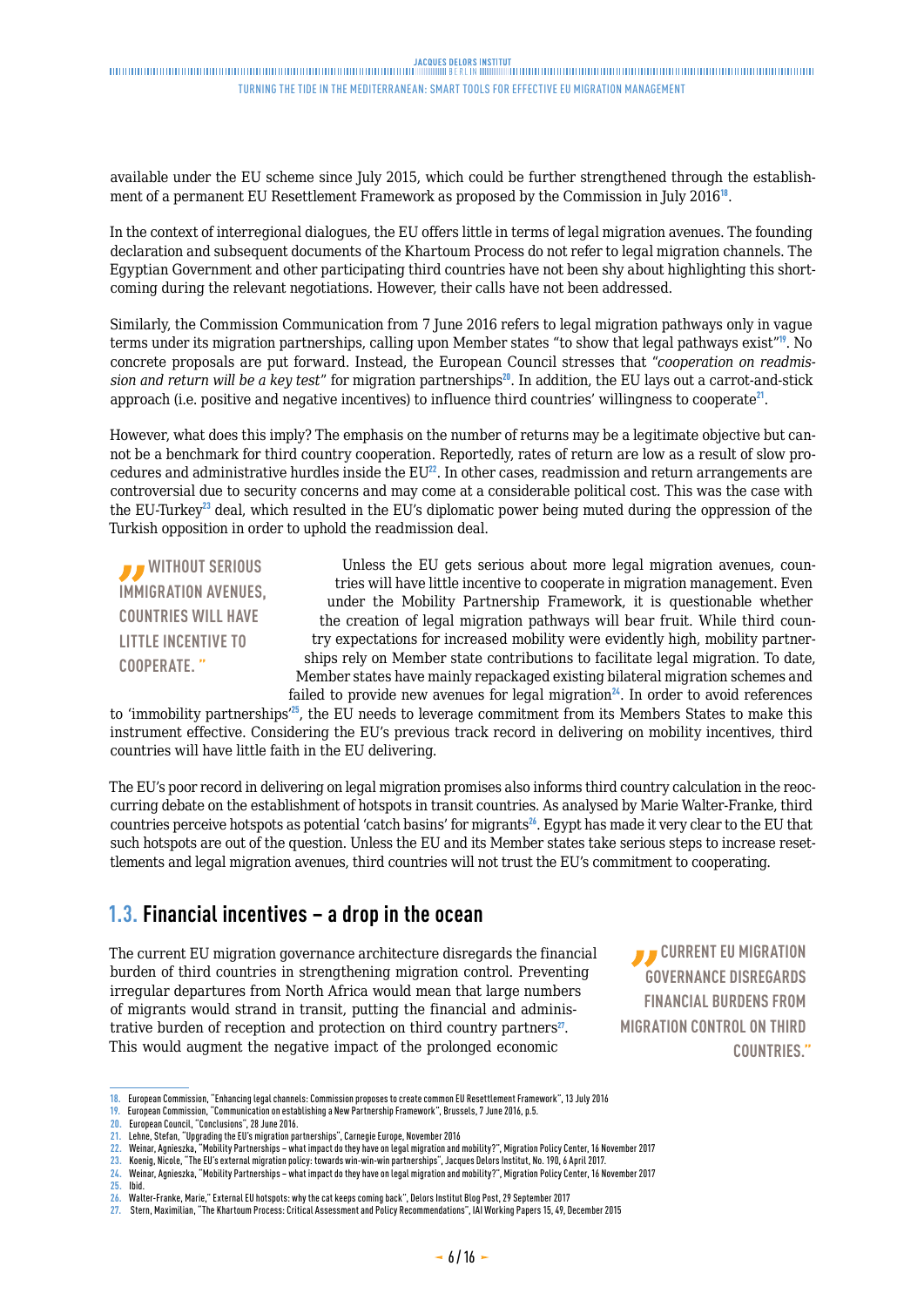#### Turning the tide in the Mediterranean: smart tools for effective EU migration management

recessions and challenges to political stability prevalent in many African partner countries. Upgrading border control through technology and personnel also comes at a significant direct cost to third country governments amid limited improvements in migration control.

Egypt, for example, has suffered from slow economic recovery since the 2011 uprising, and therefore has little or no interest in hosting more irregular migrants. With several million irregular migrants on its territory, irregular migration out of Egypt effectively alleviates the burden on its already strained labour market. Similarly, Libya already hosts large numbers of migrants – foreign workers, migrants in transit and detention – that divert much-needed human and financial resources from national agencies. These resources would otherwise be available to alleviate strained national governance structures.

Most importantly, controlling outward migration would also harm some of the world's largest recipients of remittances. For the Global South, remittances are an important source of foreign currency and major contributor to GDP. The World Bank estimates remittance payments will exceed \$440 billion (approx. €370 billion) in 2017, larger than the global sum of Official Development Assistance28. Stronger migration control would therefore harm a central and relatively stable factor contributing to developing economies. This further augments the uneven distribution of risks and benefits between the EU and its partners.

To offset some of the financial burden of stronger migration management, the Commission announced it would mobilise €8 billion to support bilateral partnerships until 2020. However, this will mainly be pursued by redirecting existing development envelopes<sup>29</sup>, and far from matches the financial costs stemmed by third countries along the Central Mediterranean Route. In addition, the EU Emergency Trust Fund (EUTF) for Africa was established to address root causes of migration in Africa. The Fund pools €1.8 billion from existing EU envelopes combined with  $£1.8$  billion from the Member state<sup>30</sup>.

The EU seemingly follows a more comprehensive approach under the EUTF by striking a balance between emergency response, development interventions and the protection of migrants alike<sup>31</sup>. In the short term, projects contribute to life-saving interventions along major migratory routes, to increase the rate of returns, as well as to prevent irregular migration through information campaigns. In the long term, proposed projects aim to address the root causes of irregular migration and to foster sustainable development, thereby stabilizing communities of origin.

However, the Fund remains considerably under-resourced to date, as it mirrors the structural flaws characterizing the GAMM. By 11 September 2017, only 10% of the pledged contributions had been transferred to the Fund, which was set up in 2015<sup>2</sup>. In response, Commission President Jean-Claude Junker reprehended heads of state for "*shedding crocodile tears*" over Africa<sup>33</sup>.

Even if resourced as intended, the Fund would be anything but financially robust when looking at the magnitude of issues it is supposed to address. Dealing with the 'root causes' of migration and displacement means establishing security and good governance in regions of conflict, while generating employment for millions of people. For the former, concerted political action is required; for the latter, the  $\epsilon$ 2 billion that have been approved for 117 projects under the EUTF to date are largely insufficient<sup>34</sup>. This was acknowledged by African diplomats at the Valetta Summit, and one reportedly affirmed to state leaders that "*if you really want a significant cut in migration [the EU] must give us some [serious] money*"<sup>35</sup>.

A noteworthy proposal was brought forward by the European Commission in the form of an External Investment Plan to address root causes of migration. Devised along the lines of the Juncker Plan for Europe, it aims to mobilise private sector investment of up to €62 billion through guarantees by the EU and Member states<sup>36</sup>. This

**<sup>28.</sup>** World Bank, ["Remittances to Developing Countries Decline for Second Consecutive Year](http://www.worldbank.org/en/news/press-release/2017/04/21/remittances-to-developing-countries-decline-for-second-consecutive-year)", 21 April 2017

**<sup>29.</sup>** Weinar, Agnieszka, "Mobility Partnerships – what impact do they have on legal migration and mobility?", Migration Policy Center, retrieved on 16 November 2017

**<sup>30.</sup>** European Commission, "Emergency Trust Fund for stability and addressing root causes of irregular migration and displaced persons in Africa", Brussels, 20 October 2015.

**<sup>31.</sup>** Koenig, Nicole, "The EU's external migration policy: towards win-win-win partnerships", Jacques Delors Institute, No. 190, 6 April 2017.

**<sup>32.</sup>** European Commission, "EU MS and other donor's pledges and contributions"

**<sup>33.</sup>** Rankin, Jennifer, "\$2bn EU-Africa 'anti-migration' fund too opaque, say critics", 31 October 2017

**<sup>34.</sup>** European Commission, "Communication on the delivery of the European Agenda on Migration", Brussels, 27 September 2017

**<sup>35.</sup>** Ibid.

**<sup>36.</sup>** European Commission, "Communication on establishing a New Partnership Framework", Brussels, 7 June 2016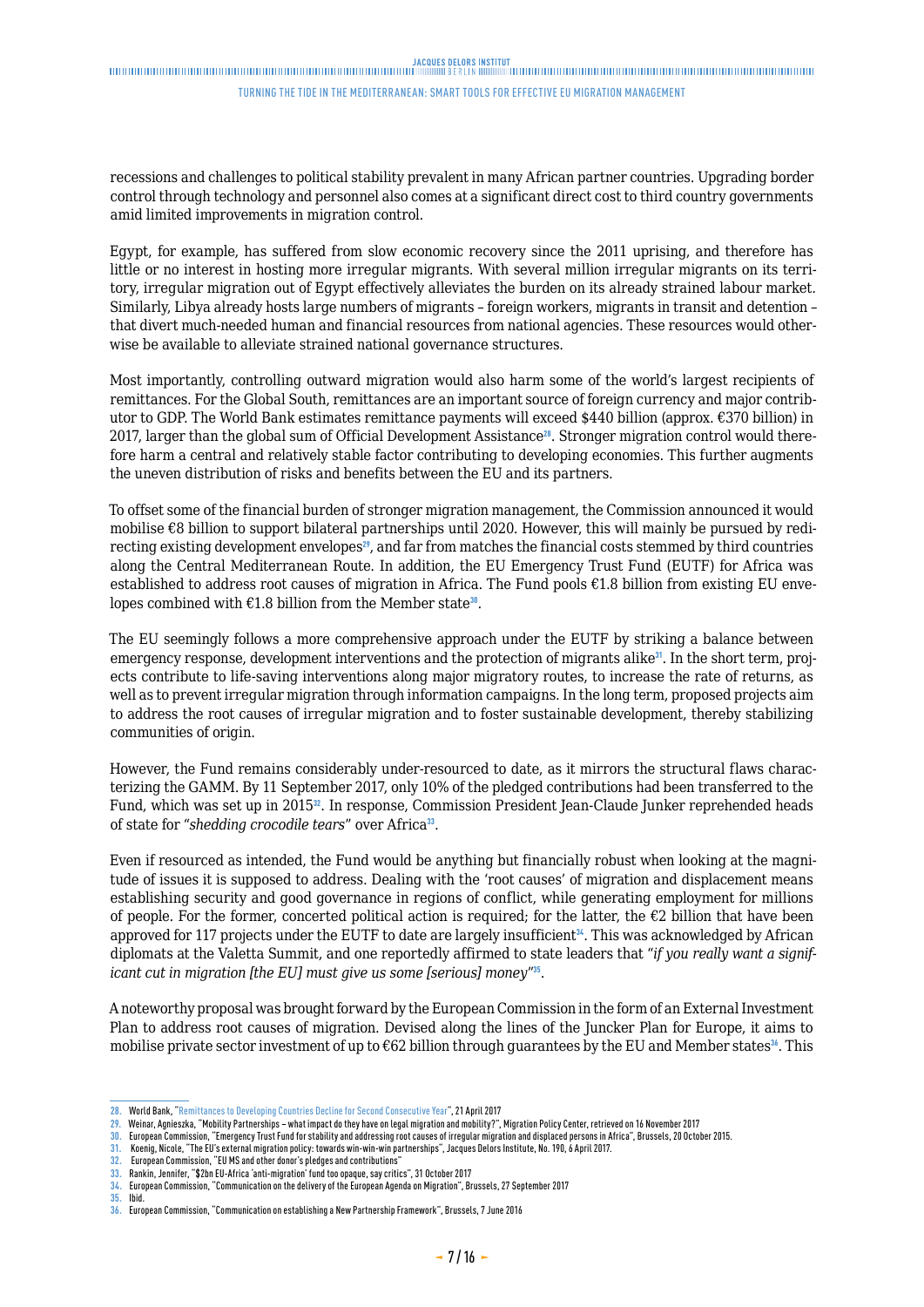<span id="page-7-0"></span>funding mechanism has the potential to direct much-needed financial resources to private sector initiatives in third countries in a more cost-effective manner than traditional development aid.

For the Plan to be implementable, the EU needs to leverage  $\epsilon$ 3.1 billion in Member state guarantees<sup>37</sup>. Whether this is currently feasible is equally questionable. The Plan also presupposes that the private sector would indeed be willing to invest such large amounts of money despite a risky investment climate in African partner countries. While Egypt would certainly be a prime candidate considering its bold economic reform programme<sup>38</sup>, other more important sending countries, such as Sudan and Eritrea, do not have an attractive investment landscape for European companies. Finally, negative impacts need to be avoided in line with the "do no harm" principle, including the risk that private sector investment may distort local markets.

Conceptually, the External Investment Plan is a powerful instrument to complement traditional EU development policy instruments. However, even combined with the Trust Fund and further initiatives, it is a drop in the ocean compared to the annual contributions of remittances to the GDPs of partner countries. Whether third country partners trust the EU's ability to effectively implement this carrot also remains to be seen. For third country partners on the other side of the Mediterranean, more needs to be done to incentivise cooperation on migration management.

# **1.4. Adverse effects on human rights**

The emphasis on the fight against irregular migration and trafficking in persons under the GAMM has mixed impact on human rights standards. African Khartoum Process members, such as Egypt, Eritrea and Sudan, maintain poor human rights records. Cooperation on migration management may indeed bring about positive changes to the human rights situations of migrants in these countries. In many cases, however, the record is mixed.

The Khartoum Process provides an important forum for partner countries to present national advances and to create synergies with other states. Egypt, for example, was able to showcase that it was the first country in the region to pass a counter-smuggling law in November 2016. The law safeguards the rights of migrants in line with international standards<sup>39</sup> and the country has made important progress in its migration policy architecture<sup>40</sup>. However, the implementation of protection policies remains weak amid an omnipotent security apparatus. In addition, the Egyptian military has repeatedly killed migrants in border areas<sup>41</sup> and the conditions for migrants in Egyptian detention centres warrants the attention of international organisations. Whether or not the legal advances will result in a change on the ground therefore remains to be seen.

Similarly, migration partnerships have a questionable impact on migrants' rights in light of the focus on fighting irregular migration. Libya is the most obvious example. The main element of EU-Libya cooperation is the fight against irregular migration, through support for the Libyan Coast Guard and assistance to reception facilities. The expectation that the Coast Guard will prevent departures and intercept at sea is clear.

Evidence points to ample human rights abuses by actors inside Libya, including by the Coast Guards and the Department for Combatting Illegal Migration – the EU's main partner agencies. Migrants are reportedly placed at severe risk during search and rescue operations conducted by coastguards, and in other cases agencies have directly shot at or sunk migrant boats<sup>42</sup>. Upon reception, "executions, torture and deprivation of food, water and access to sanitation" at the hand of the Libyan agencies were reported by a UN panel of experts in June 2017<sup>43</sup>. While IOM and UNHCR access to reception and detention centres is limited, German diplomats have compared the situation to those in concentration camps<sup>44</sup>.

To make matters worse, in April 2017 the IOM released information about 'slave markets', where sub-Saharan migrants are bought and sold by Libyans<sup>45</sup>. In November 2017, the European and African Union finally agreed

**<sup>37.</sup>** Ibid.

**<sup>38.</sup>** International Monetary Fund, "Transcript of Press Briefing on Egypt's Economic Reform Program Review", 27 September 2017.

<sup>39.</sup> IOM, "Egypt Passes New Anti-Human Smuggling Law", 18 November 2016, retrieved from <https://www.iom.int/news/egypt-passes-new-anti-human-smuggling-law-0><br>40. IOM, "Egypt Launches New National Strategy on Combating Il

**<sup>41.</sup>** BBC, ["Egypt border guards shoot Sudanese migrants dead](http://www.bbc.com/news/world-middle-east-34902834)", 23 November 2015.

**<sup>42.</sup>** Amnesty International, "Central Mediterranean: Death toll soars as EU turns its back on refugees and migrants", 6 July 2017 **43.** UN Security Council, "Final report of the Panel of Experts on Libya established pursuant to resolution 1973 (2011)", 1 June 2017, p.21

**<sup>44.</sup>** Dearden, Lizzie, "EU Malta summit: Leaders warned against stranding thousands of refugees in 'concentration camps' in Libya deal", Independent, 3 February 2017.

**<sup>45.</sup>** IOM, ["IOM Learns of 'Slave Market' Conditions Endangering Migrants in North Africa](https://www.iom.int/news/iom-learns-slave-market-conditions-endangering-migrants-north-africa)", 11 April 2017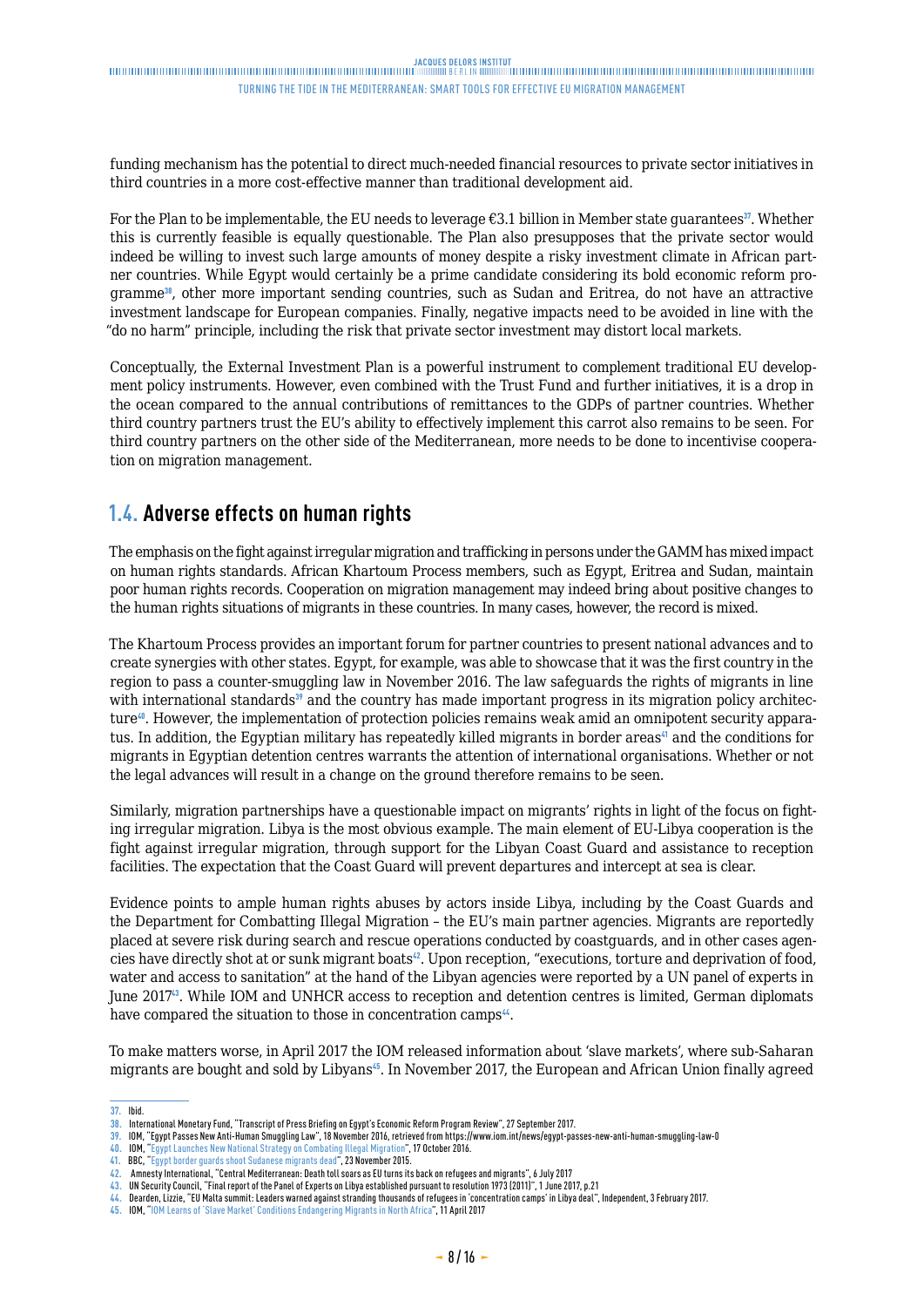#### Turning the tide in the Mediterranean: smart tools for effective EU migration management

<span id="page-8-0"></span>on the development of an Action Plan to evacuate migrants from the conflict-ridden country during a summit in the Ivory Coast<sup>46</sup>. While the scope of the Action Plan is yet to be defined, it is questionable how Member states plan on evacuating vulnerable migrants from camps and from the hands of traffickers.

**THE EU GIVES PRIORITY TO THE FIGHT AGAINST IRREGULAR MIGRATION OVER THE PROTECTION OF MIGRANTS AND ADHERENCE TO INTERNATIONAL HUMAN RIGHTS STANDARDS."**

The EU gives priority to the fight against irregular migration over the protection of migrants and adherence to international human rights standards. Despite well-documented human rights abuses in Libya, the EU has increased its support for the Libyan Coast Guards, and portrays the cooperation as a success story. This also serves the purpose of adopting a similar border control cooperation model with Chad and Niger. In other cases, cooperation inadvertently legitimises governments with questionable human rights records, as in the case of Sudan. The EU should balance its approach, as it risks losing more credibility as a normative power among both populations at home and partner countries.

The EU crisis response mode and the resulting overemphasis on the fight against irregular migration has further called into question the effectiveness of the GAMM. This is amplified by the vertical coherence challenges apparent under the GAMM, as Member states have yet to provide additional financial and mobility incentives. As long as the EU fails to deliver on legal migration channels, more investment and development aid, third countries along the Central Mediterranean Route will have reduced motives to cooperate in the migration governance architecture. In light of the apparent human rights challenges outlined above, a revision of the current migration governance approach under the GAMM is needed.

# 2. Operational challenges to comprehensive EU migration management

The EU's comprehensive approach to migration management is designed to offset some of the structural challenges of its migration governance architecture. However, the majority of EU and Member-State funded projects along the Central Mediterranean Route focus on preventing irregular migration and trafficking through better information and protection of vulnerable migrants, while strengthening law enforcement and prosecution capacities to curb these issues. Security and migration control thus clearly supersede the tackling of root causes through development.

The question remains how the above structural challenges translate into practice when it comes to the management of migratory flows along the Central Mediterranean Route. To answer this question, we have to assess the EU's key operational instruments and their challenges at the intersection of migration, security and development.

### **2.1. Misunderstanding the migration-security nexus**

One of the central issues at the intersection between migration and security is human smuggling and trafficking. With over 755,000 migrants arriving in Italy through the services of smugglers between 2011 and 2017, the size of the issue is considerable and the EU has dedicated substantial operational resources for this purpose.

Policymakers, however, regularly conflate trafficking and smuggling in popular discourse, most prominently the EU High Representative for Foreign Affairs and Security Policy, Federica Mogherini, who recently called irregular migration "*a new form of slavery*". While trafficking is a crime against the individual, the term smuggling encompasses a voluntary relationship between the smuggler and a migrant that is reminiscent of a service agreement. Smuggling and trafficking require different approaches by the state as delineated under their respective protocols in the UN Convention against Transnational Organised Crime.

**<sup>46.</sup>** Deutsche Welle, "EU, African leaders back migrant evacuation plan in Libya as summit closes", 30 November 2017

**<sup>47.</sup>** Euractiv, "Mogherini: 'Illegal migration is a new form of slavery'", 13 September 2017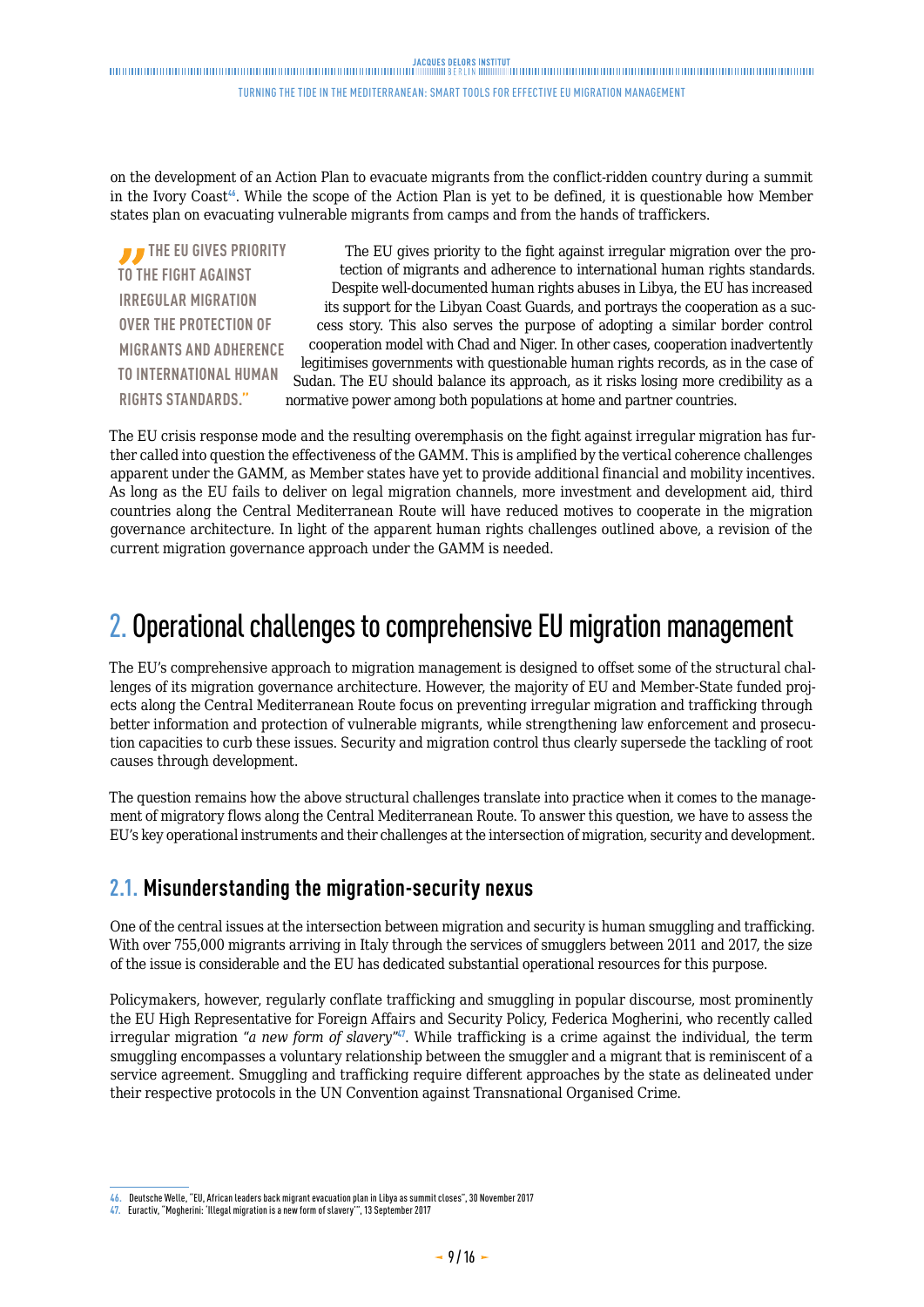#### <span id="page-9-0"></span>**TABLE 1 Differences between human smuggling and trafficking**

|                    | <b>SMUGGLING</b>                                                                                                       | <b>TRAFFICKING</b>                                                                                                                                                                                         |
|--------------------|------------------------------------------------------------------------------------------------------------------------|------------------------------------------------------------------------------------------------------------------------------------------------------------------------------------------------------------|
| <b>Definition</b>  | Migrant smuggling is the act of facilitating the<br>irregular/illegal entry of a person into a state <sup>48</sup> .   | Trafficking in persons is the act of<br>exploiting an individual and may include<br>modern slavery-like conditions <sup>49</sup> .                                                                         |
| Power-relationship | Voluntary relationship between the smuggler<br>and migrants representing a service agreement.                          | Trafficker coerces and controls an<br>individual by means of the threat or use<br>of force, abduction, deception, the abuse<br>of power, or other forms of coercion.                                       |
| <b>Issue</b>       | Violation of a state laws by crossing<br>borders without complying with the<br>necessary requirements for legal entry. | Exploitation of an individual through prostitution<br>or other forms of sexual exploitation, forced<br>labour or services, slavery or practices similar<br>to slavery, servitude or the removal of organs. |

The conflation of trafficking and smuggling has reduced the effectiveness of dedicated operational resources, as they have focused on symptoms instead of causes. In Libya, institutional support programmes prioritise the provision of equipment and support to the Libyan Coast Guard and the Department for Combatting Illegal Migration. This is flanked by operational programmes such as the Frontex Operation Triton, as well as operation EUNAVFOR Sophia.

Similarly, cooperation with the Egyptian Government focuses heavily on technical assistance and capacity building for law enforcement and the judiciary. Programming on border management has largely been on hold or not approved due to government sensitivities regarding the involvement of international organisations. The lack of security approval is a common theme for all organisations in the country, as activities get caught up in the opaque structures of national security agencies.

Despite the breadth of security-focused programming and measures including EUNAVFOR across Libya, irregular arrivals via the central Mediterranean increased by 15% between 2015 and 2016. At the same time, Europol asserts that operational and financial resources from smuggling operations may feed terrorist activities, and IOM counselling interviews with migrants suggest that maritime crossings are indeed used to smuggle contraband. This is particularly concerning in light of the ongoing governance crisis in Libya and the abundance of weapons available in the country. With smuggling networks generating an estimated annual turnover of €5 billion, the threat posed by a possible crime-terror nexus is substantial.

*B* THE THREAT OF **CRIMINAL CONTAGION BETWEEN MIGRANT SMUGGLING, OTHER FORMS OF ORGANISED CRIME AND TERRORISM, IS CONSIDERABLE."**

The threat of criminal contagion between migrant smuggling, other forms of organised crime and terrorism, is considerable, and will continue to grow unless operational approaches address the root causes on the ground. Migratory flows along the Central Mediterranean Route continued unabated despite substantial EU resources until July 2017. Unexpectedly, a local group that collaborated with smuggling networks changed sides and started assisting Libyan agencies. Since then, the number of departures has plummeted, with approximately 20,000 migrants arriving despite it being the peak migration season. This temporary break in arrivals should serve to recalibrate the migration management response and to look into the causes of these large-scale flows.

### **2.2. An imbalanced approach to the development-security nexus**

EU responses have also neglected the socio-economic roots of smuggling operations and irregular migration. The neglect of this nexus between security and development has resulted in poorly tailored operational responses.

Across the Middle East and North Africa, smuggling operations are organised by locally based networks with flexible structures that facilitate a service in exchange for money. Prospective migrants first seek contact with a broker – usually a well-known community member – who coordinates irregular journeys by establishing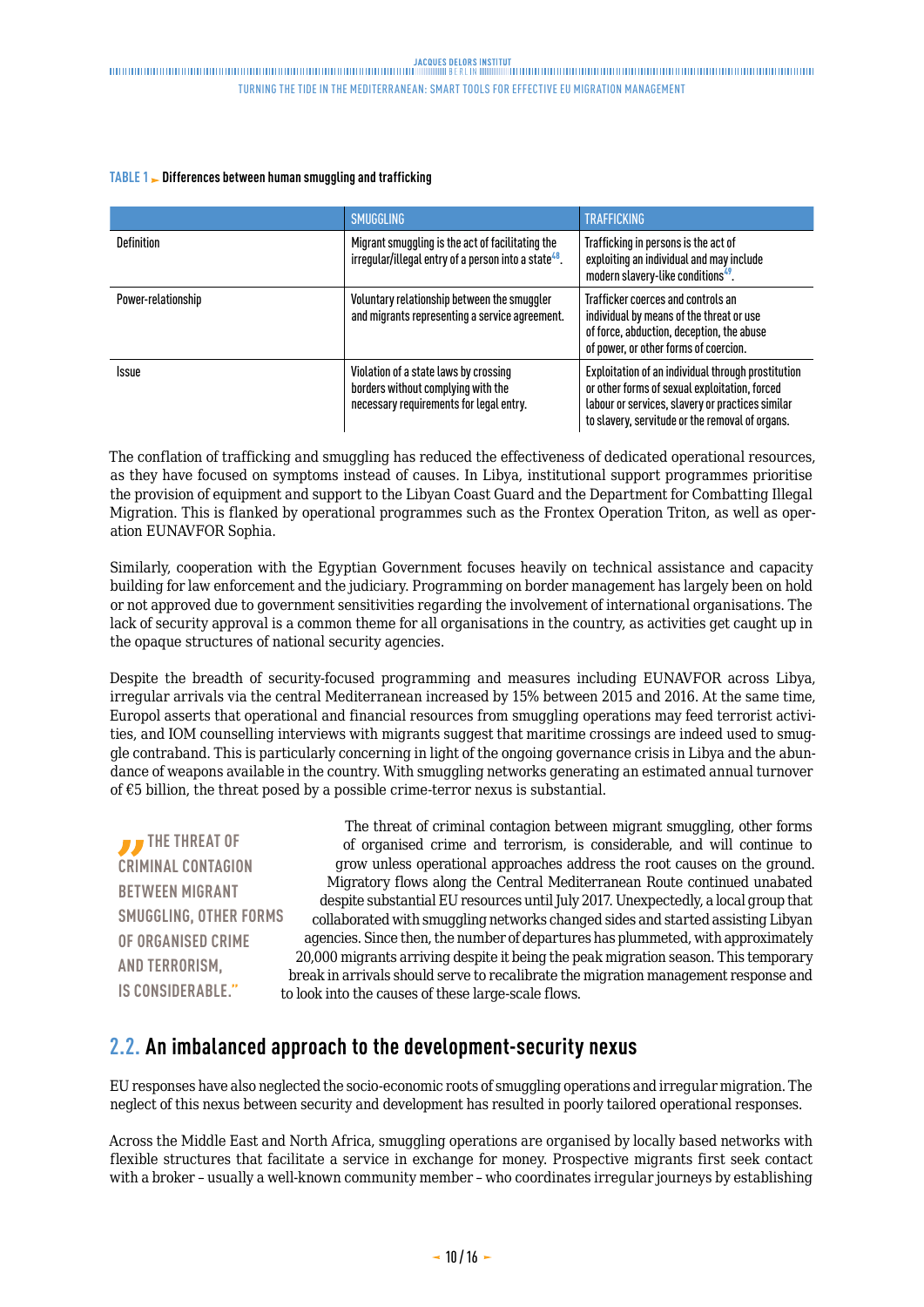# <span id="page-10-0"></span>JACOUES DELORS INSTITUT<br>Thinkinghandinghandinghandinghandinghandinghandinghanding and the property of the property of the section www.walinghandinghandinghandinghandinghandinghanding and the property of the section www.wal

#### Turning the tide in the Mediterranean: smart tools for effective EU migration management

contact with smugglers. Then, for the Mediterranean crossing, smuggling networks cooperate with fishermen to navigate vessels.

Current responses have disregarded operational bottlenecks of smuggling networks, instead focusing on capacitating third country partners as well as border patrolling. However, neuralgic bottlenecks should be apparent as smuggling rests on the availability of fishermen and boats while depending on cooperation by local communities. For fishermen and local communities, smuggling provides a much-needed substitute income, to make up for the shortfall in draught due to a decrease in fish stocks and limited economic opportunities over the past few decades. Addressing migrant smuggling and irregular migration thus means that the EU and its Member states need to take serious steps towards addressing alternative livelihoods for smugglers and their communities.

To date, €200 million have been approved under the EUTF to complement community stabilisation funding under the Regional Development and Protection Programmes for North Africa. Libya alone benefits from a €90 million package to provide host and migrant communities with protection, and socio-economic support for community stabilisation programming.

The amount of funding will hardly be sufficient to stabilise migrant communities in the war-torn country, or to provide a substitute for revenues from smuggling operations. The estimated annual value of this informal Libyan economy ranges between  $\epsilon$ 275 and 325 million, thus providing an essential source of revenue for the deprived coastal cities. Unless alternative revenues are provided, the trade for illegal cross-border entry into the EU will remain a viable source of income.

The EU did not publicise any indicators and benchmarks to assess the impact of the EUTF, nor the amounts of money earmarked for specific programming. This has drawn criticism from think tanks and aid organisations, as they question whether development aid could effectively be redirected to border management programming. The Egyptian Government has regularly reminded donors in and outside Khartoum Process meetings that alternative livelihoods and local development are essential for the prevention of irregular migration. However, European donors are reluctant to approve development interventions, and instead earmark funding for capacity building and voluntary return programmes.

Unless the EU can substitute the income provided by smuggling operations, migrants will continue to find service providers who facilitate clandestine entries into Europe. Similarly, and in the absence of more regular migration opportunities, people will continue to seek a better life abroad until livelihood opportunities exist at home.

## **2.3. Unused opportunities: Voluntary return and reintegration**

While EU countries have resettled negligible numbers of refugees through national and EU resettlement programmes, voluntary return programming is very fashionable as regards assisting migrants stranded in transit. In December 2016, the EU, Germany and Italy signed a  $€100$  million project with the IOM whose centrepiece is the return of 24,000 migrants to countries along the Central Mediterranean Route. Similarly, European donors regularly approach international organisations in North Africa for funding on returns, in a bid to curb the flow of irregular migrants to Europe.

#### **BOX 1** Brief overview of voluntary return programming

Voluntary return (and reintegration) programmes seek to alleviate the vulnerabilities of stranded migrants. Many migrants get stuck in transit or in their destination country, either because they exhaust their financial resources, migratory routes close, or they are detained by law enforcement or traffickers. Since migratory flows are mixed (i.e. include asylum seekers, unaccompanied children and others), the protection needs are diverse and migrants are often vulnerable to exploitation and abuse.

Through voluntary return programmes, migrants willing to return home receive the pre-departure services (administrative & medical), flight tickets and transportation to their home country. Depending on the programme, beneficiaries also receive reintegration support upon return – either individually or community based – to prevent repeated irregular migration and to ensure sustainable reintegration into their communities.

Voluntary return is a cost effective and humane alternative to deportations, as it provides migrants both in and outside detention with the option to voluntarily return home. While deportations from the EU to Nigeria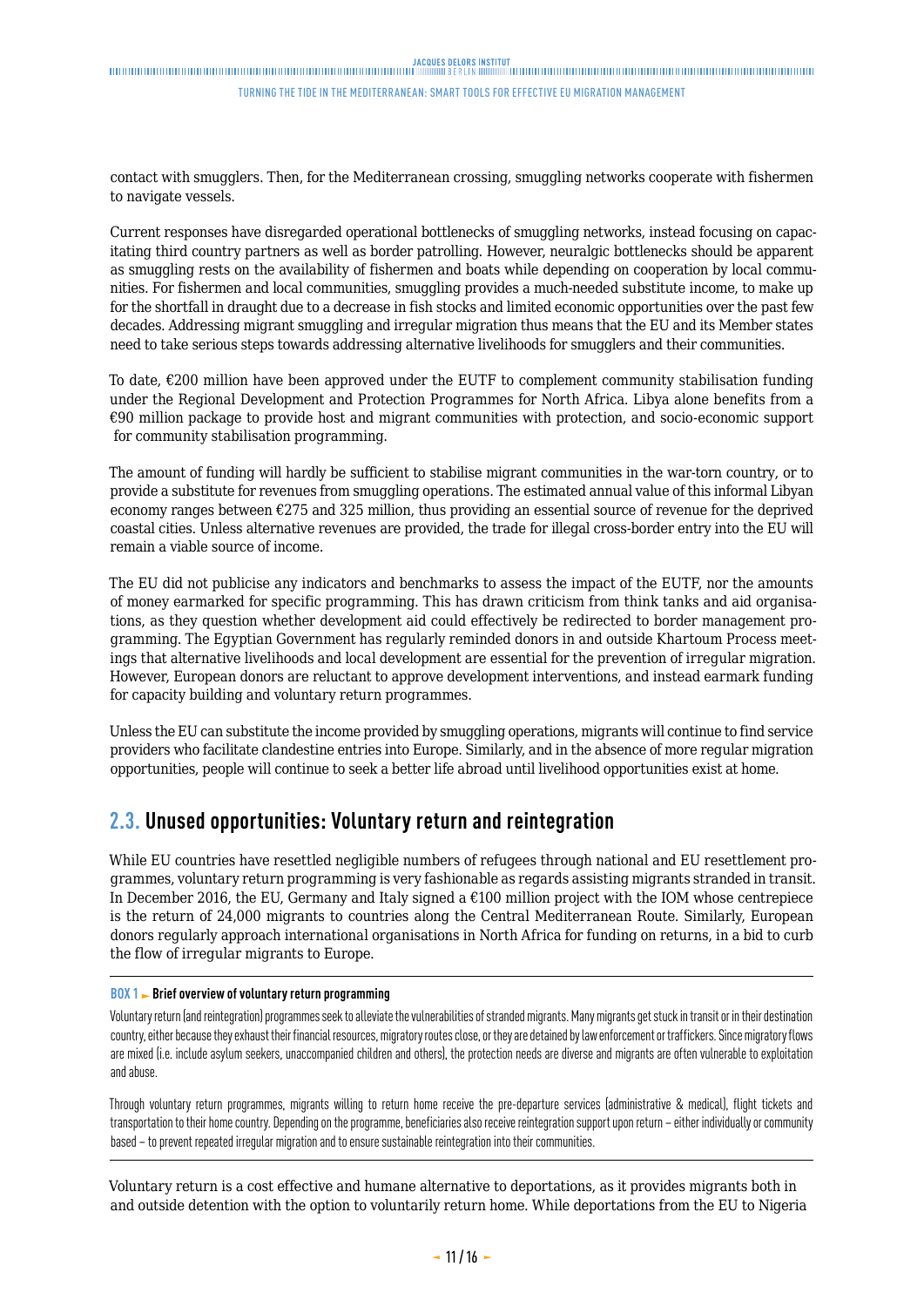### <span id="page-11-0"></span>JACOUES DELORS INSTITUT<br>- DILITERATION DILITERATION DILITERATION DILITERATION DILITERATION DILITERATION DILITERATION DILITERATION DILI Turning the tide in the Mediterranean: smart tools for effective EU migration management

cost up to  $\epsilon$ 9,000, the voluntary return of a Nigerian from North Africa would cost approximately  $\epsilon$ 1,000, including administrative costs. Without a deportation letter, migrants can simply re-enter their countries of origin, facilitated by an organisation such as the IOM. At the same time, return programmes mitigate migrants' vulnerabilities to exploitation and abuse in transit.

Despite being an effective migration management tool, voluntary return programmes are marked by several operational weaknesses. First, the ability of migrants to reintegrate in their communities is limited, as the same migration drivers are likely to persist upon return. Even under programmes where beneficiaries receive reintegration support – mostly a nominal amount around  $\epsilon$ 1,000 – funding is insufficient to make up for the resources invested in migration journeys, and to create sustainable income-generating projects in their communities.

The impact of new approaches whereby returnees are allowed to pool individual reintegration grants into collective reintegration or community projects has yet to be assessed over time. Unless these group projects are supported by private sector expertise, the risk of returnees deciding to irregularly migrate again persists.

On a community level, return programmes are currently not supported by major investments to stabilise major migrant sending communities at large. The EU and its Member states need to take the reintegration of returning migrants seriously and invest more resources to prevent repeated irregular migration and to stabilise sending communities, including through voluntary return and reintegration programmes. However, such interventions have to be adequately resourced in order to make a difference. Otherwise, they merely provide temporary relief to problems that need to be addressed in the long term.

# 3. Three elements for more holistic EU migration management

A combination of operational interventions and progressive policy options are needed to strengthen the EU's migration governance and management architecture. For this purpose, EU actors need to lay out a transparent implementation pathway, in cooperation with third countries, which adapts to the particular socio-economic contexts and migration dynamics of each partner country. This would incentivise better cooperation under the GAMM, based on mutual trust and understanding.

### **3.1. Strengthen the migration-security-development nexus**

Holistic migration management needs to combine development- and security-focused approaches that effectively address the socio-economic realities and security dimensions on the ground. In order to demobilise smuggling networks, the EU and its Member states need to combine security- and development-focused interventions in line with the UN Convention against Transnational Organized Crime. To this aim, the EU needs to support national agencies in transit countries to implement programming outlined under the Palermo Protocol that responds to the crime in question, be it smuggling or trafficking. Technical assistance and capacity-building programmes rolled out for this purpose should not be 'one-off' interventions, but instead empower national agencies over a sufficient timeframe, with regular monitoring and follow up. This needs to be complemented with operational resources from the EU and its Member states to strengthen search and rescue as well as border management missions, in line with international standards.

*B* LOCAL COMMUNITIES **IN TRANSIT COUNTRIES NEED TO BE GIVEN CREDIBLE OPPORTUNITIES TO FIND EMPLOYMENT."**

Complementing the above, the EU should move beyond mere capacity-building interventions and maritime operations. Local communities in transit countries need to be given credible opportunities to find employment in order to provide viable alternatives to their involvement in smuggling operations. In developing operational responses, programming needs to target bottlenecks in smuggling operations such as the availability of fishermen and boats in North Africa. This could take the form of swap programmes for fishermen who are willing to hand in their boats in exchange for access to technical vocational training and alternative livelihood schemes. These programmes would need

to be adequately resourced through the EUTF and bilateral funding from EU Member states in order to achieve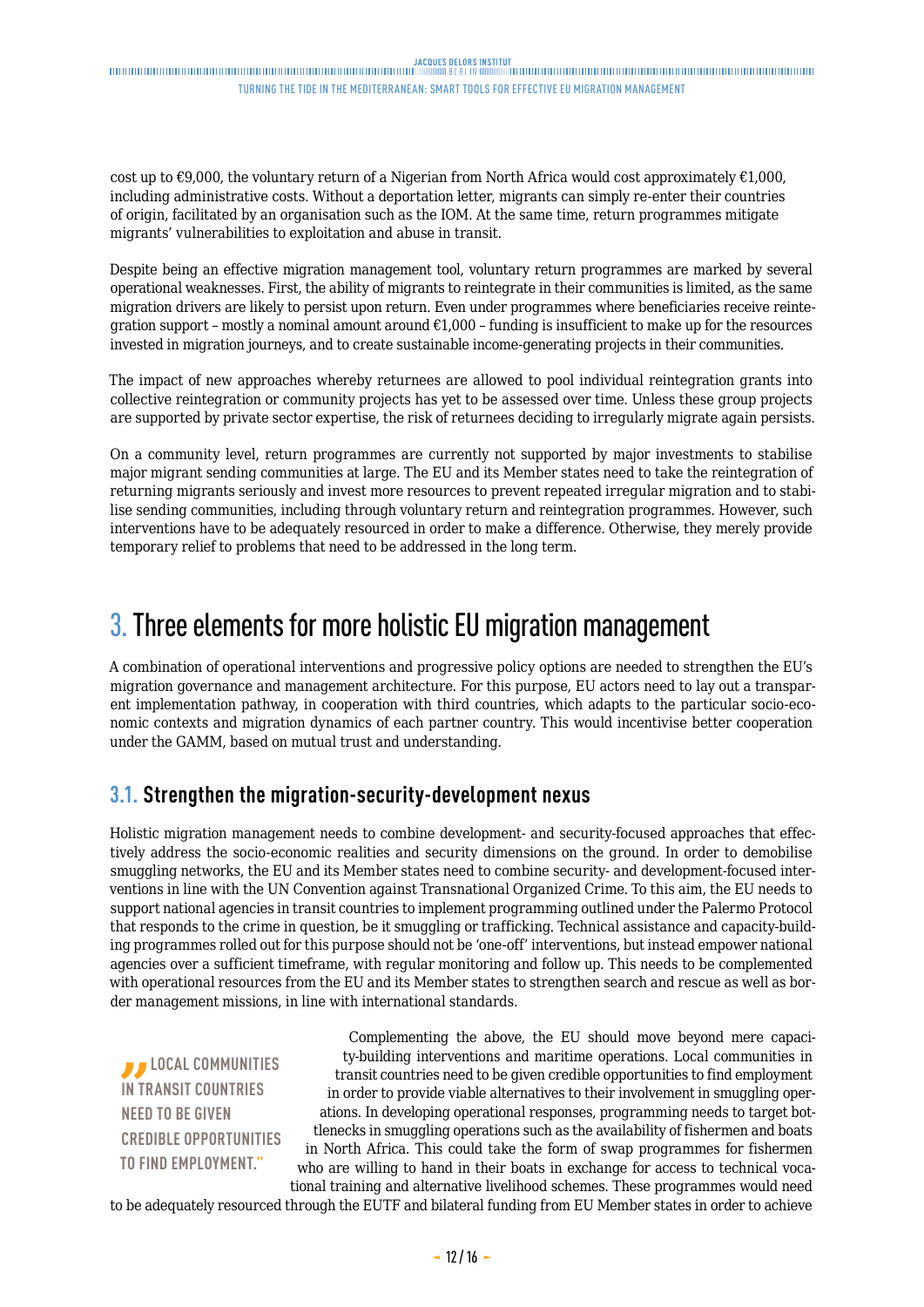# <span id="page-12-0"></span>JACOUES DELORS INSTITUT<br>Thinkinghandinghandinghandinghandinghandinghandinghanding and the property of the property of the section www.walinghandinghandinghandinghandinghandinghanding and the property of the section www.wal

#### Turning the tide in the Mediterranean: smart tools for effective EU migration management

lasting change. Targeting the operational bottlenecks of smuggling operations also mitigates the risks of criminal contagion with organised crime and terrorist groups.

The development of such interventions should not be top-down, but instead incorporate design thinking or other participatory approaches to ensure relevance and ownership. Thereby, EU donors and implementing partners could ensure that proposed interventions respond to local needs and reflect the realities of community members. Such an approach holds real prospects for demobilizing smuggling operations in the long term, while at the same time reducing the risks emanating from the crime-terror nexus.

### **3.2. Establish positive alternatives at home & abroad**

The EU needs to provide positive alternatives for migrants – both abroad and within Europe – in order to incentivise third country cooperation on GAMM instruments and to provide tangible alternatives to irregular migration. A study conducted by the EU Parliament highlights already existing shortages in low- and highskilled jobs across Europe, while demographic changes across the continent will effectively reduce Europe's population by 100 million over the next decade. At the same time, the demographics of developing countries are characterised by an oversupply of labour, such as in Egypt, where 40% of the population is aged between 10 and 20. Well-managed labour migration therefore holds great potential for encouraging development on both sides of the Mediterranean.

In light of these structural imbalances, the EU and Member states should better coordinate EU and national level policy development on labour migration, and maximise the potential of demand-driven migration on both sides of the Mediterranean. IOM Egypt developed a concept for this purpose in the form of an Observatory for Human Mobility (OHM). The OHM would act as a platform for the analysis of data relating to labour market needs on both sides of the Mediterranean, as well as systematizing information on training and educational mobility, labour migration and circular migration opportunities. This would then be used to address labour market imbalances on both sides of the Mediterranean and provide tangible legal migration avenues to third countries.

In parallel, the EU should complement the proposed establishment of Erasmus Pro through an Erasmus Pro Mundus programme to provide demand-driven technical vocational training schemes for jobseekers in third countries. For this purpose, the EU should establish training and education centres to train jobseekers in the skills and topics relevant for the private sector on both sides of the Mediterranean. Graduates would be certified in line with international standards, to ensure that their skills are transferable. The graduates would then be put in contact with employers in the EU or in their respective countries of origin, thus satisfying the demand for skilled labour in priority sectors in the EU and third countries.

Furthermore, the EU should establish innovation labs in cooperation with academic institutions and private sector partners in order to provide opportunities for young entrepreneurs. The labs would provide a space for young graduates to build technical skills in innovation design, IT and programming, as well as project management, to strengthen entrepreneurism in third countries. Most importantly, these innovation labs would need to be equipped with (1) a contingent of grants to provide the capital for start-up activity; and (2) scholarship programmes for entrepreneurs to benefit from incubation programmes in the EU. This would encourage local development in third countries while providing possibilities for synergies with the private sector in the EU.

Both of the abovementioned initiatives would provide positive alternatives for at-risk migrants, and could be supported through bilateral funding envelopes and the EU External Investment Plan.

### **3.3. Upgrade reintegration programming**

Upgrading existing voluntary return and reintegration programmes is essential in reintegrating returning migrants sustainably. To this aim, three aspects have to be addressed in the short term. First, every returning migrant needs to be provided with a reintegration grant in order to ensure that the beneficiary has the resources to reintegrate back home. Second, the grants themselves also need to be increased beyond the €1,000 to €1,500 currently available under existing projects, as they are insufficient to create sustainable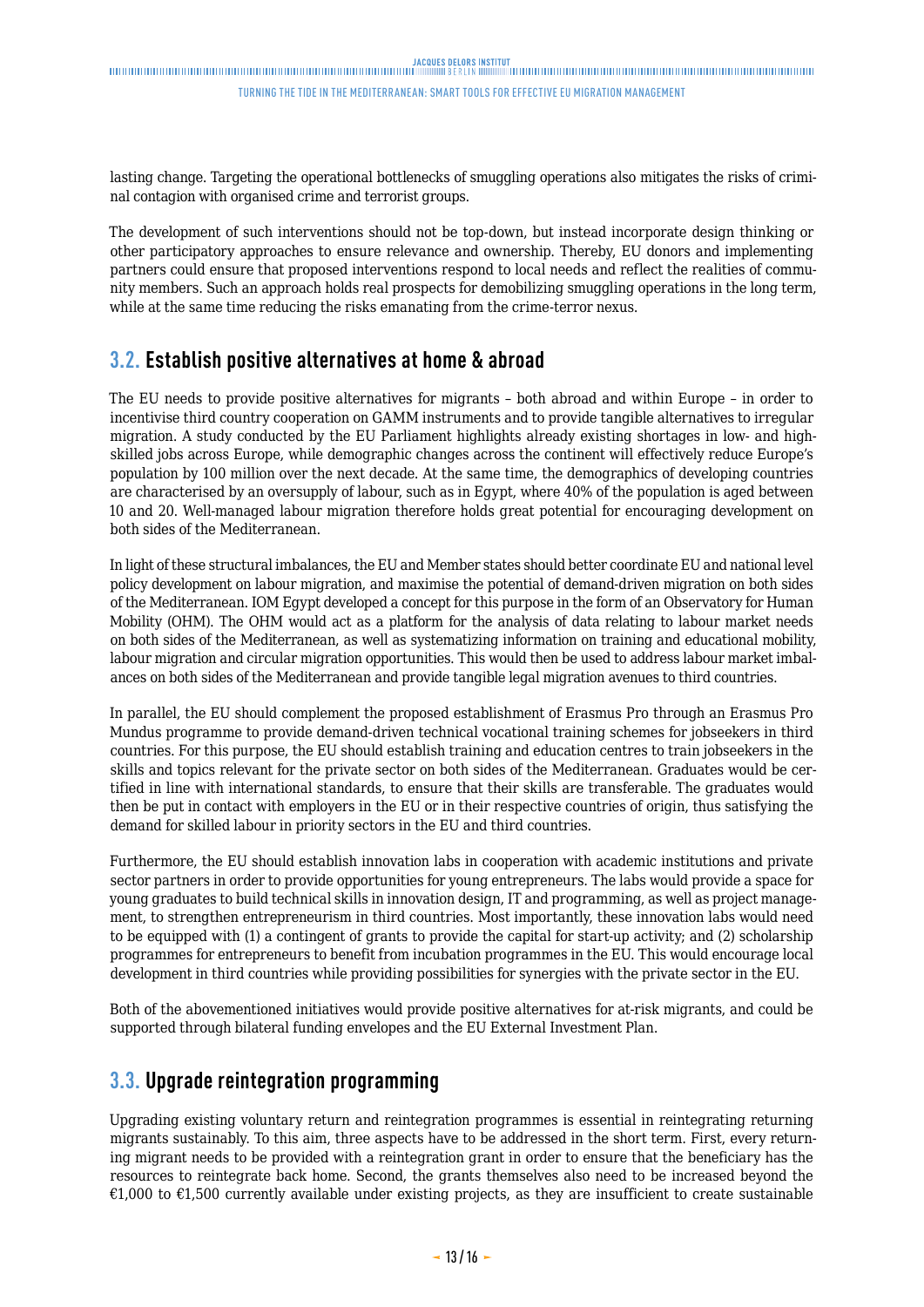<span id="page-13-0"></span>income-generating projects in the majority of cases. Third, group counselling sessions need to be a regular part of migrants' reintegration process, to facilitate the exchange of experiences and create possible synergies for collective reintegration projects.

To support the above, the EU should enable research centres to assess main return communities in third countries, with a view to identifying employment sectors and labour market needs. The findings of the respective analyses could then be used to develop reintegration plans with returning migrants, in order to strengthen the sustainability of income-generating projects. In addition, the findings could inform the development of curricula at the technical vocational training centres proposed above. Returning migrants would then be connected to the respective training programmes and put in touch with job opportunities in their communities.

*B* CASH TRANSFER **PROJECTS SHOULD BE PILOTED IN COMMUNITIES OF RETURN, ACROSS THIRD COUNTRY PARTNERS."**

As an innovative mechanism, cash transfer projects should be piloted in communities of return, across third country partners, with a view to encouraging local development and thereby stabilising such communities. Projects should be implemented as an alternative to guided reintegration projects in order to provide migrants with the flexibility to pursue their goals. The effectiveness of this approach has been demonstrated across Africa, Asia and Latin America. As a positive side effect, this mechanism offsets large parts of funding that otherwise covers the costly administration of reintegration projects by implementing partners.

Depending on their scale, cash transfer projects are resource-intensive at the outset. The financial resources for these projects could come from a combination of funding from the EUTF, bilateral funding, as well as from existing development aid envelopes.

#### **BOX 2 Synthesis of impact studies compiled by GiveDirectly under https://www.givedirectly.org/research-on-cash-transfers**

Cash transfer projects have produced a solid evidence base on the effectiveness of this poverty alleviation tool across communities in Africa, Asia and Latin America. Despite variations in project design and local contexts, three specific advantages can be identified:

#### 1) Positive impact on development indicators

Several studies found that cash transfers increase schooling and decrease child labour. Studies also demonstrate the positive development impact on children, including height-for-age and weight-for-height benefits, reductions in HIV infection rates, and reduced incidences of low birth weight.

#### 2) Long-term development impact

Robust evidence indicates that cash transfers generate increases in future income, with one study finding a 64-to-96% increase five years after receiving the grant. Beneficiaries often save or invest significant portions of the received fund, generating increases in future income.

#### 3) No evidence of abuse of cash transfers

Studies consistently demonstrate no significant impact on spending for alcohol, tobacco or other negative consumables. The majority of studies find no negative impact on the number of working hours, while others show an increase in the number of hours worked as beneficiaries obtain better jobs.

# **3.4. Ensure adequate funding and support**

Comprehensive migration governance and management is resource-intensive and requires synergies between available EU funding mechanisms and additional envelopes. If the lessons learned from the EUTF are any indication, it will be difficult to encourage Member states to take serious steps towards funding migration management interventions on an ad hoc basis.

Increasing the share dedicated to external migration management should therefore be a key priority during the upcoming negotiations on the next Multiannual Financial Framework (MFF) for 2021-2027. This is also one of the central recommendations of the Commission's reflection paper on the future of EU finances. Political barriers are conceivable, however, in light of diverging Member state priorities and the expected budget cuts resulting from Brexit. However, if EU actors want to ensure reliable funding sources for resource-intensive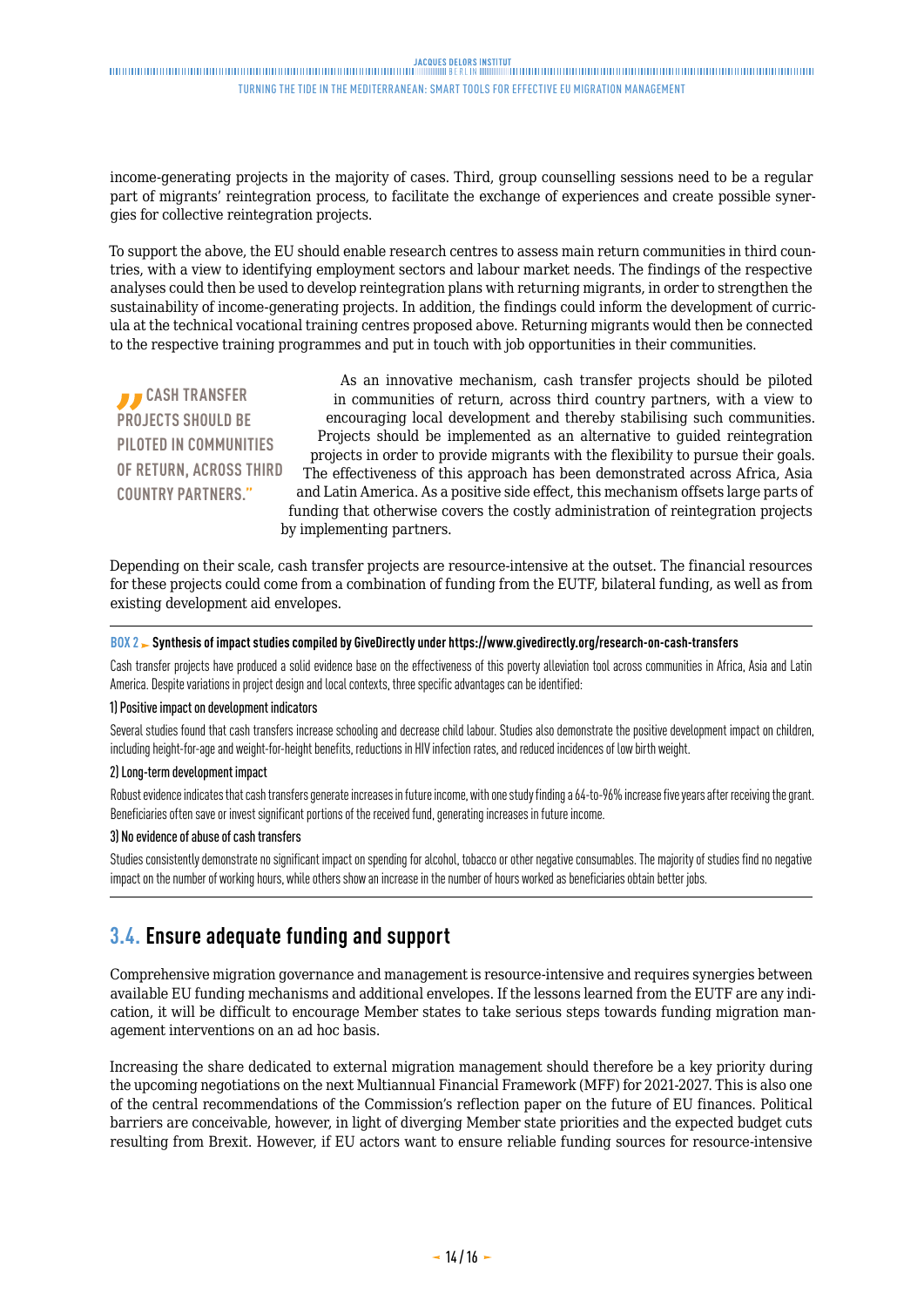Turning the tide in the Mediterranean: smart tools for effective EU migration management

projects addressing root causes in African source and transit countries, increasing funds for migration management in the MFF would be the preferred option $48$ .

The EU and implementing partners should explore alternative financing options through partnerships with the private sector at home and in third countries. The EU External Investment Fund is a step in the right direction as it envisages a stronger role of the private sector to mobilise resources for the advancement of programming to address migration drivers. However, partnerships also need to go beyond the mobilisation of financial resources and use private sector operational expertise in education and job creation. Such synergies would reduce the financial burden created by the establishment of new programmes, and instead scale existing capabilities. Private-public partnerships are therefore promising if implemented in due consideration of local contexts and needs.

## **CONCLUSION**

The EU has to commit to the full spectrum of its migration governance and management architecture. This paper has highlighted some of the central challenges of the EU migration architecture and proposed smart tools to improve the management of migratory flows across the Mediterranean:

- Better addressing the security-development nexus
- Establishing positive alternatives to irregular migration in Europe and abroad
- Upgrading voluntary return and reintegration programming
- Ensuring adequate resources for migration management through innovative funding and partnerships

Unless the EU and Member states address the prevailing flaws in the migration governance and management architecture, migration flows are bound to remain high on the political agenda. The EU should adapt its migration governance and management architecture in view of the upcoming negotiations for the global compacts on migration and refugees. To this aim, Member states need to present legal migration packages, financial incentives and strong management approaches in order to better manage migration and to incentivise third country cooperation on the global compacts. This is the only way the EU can remain in the driver's seat and maximise the positive impact of migration.

**<sup>48.</sup>** Enderlein, Henrik & Koenig, Nicole, "Towards Dublin IV: sharing norms, responsibility and costs", Jacques Delors Institute, 29 June 2016